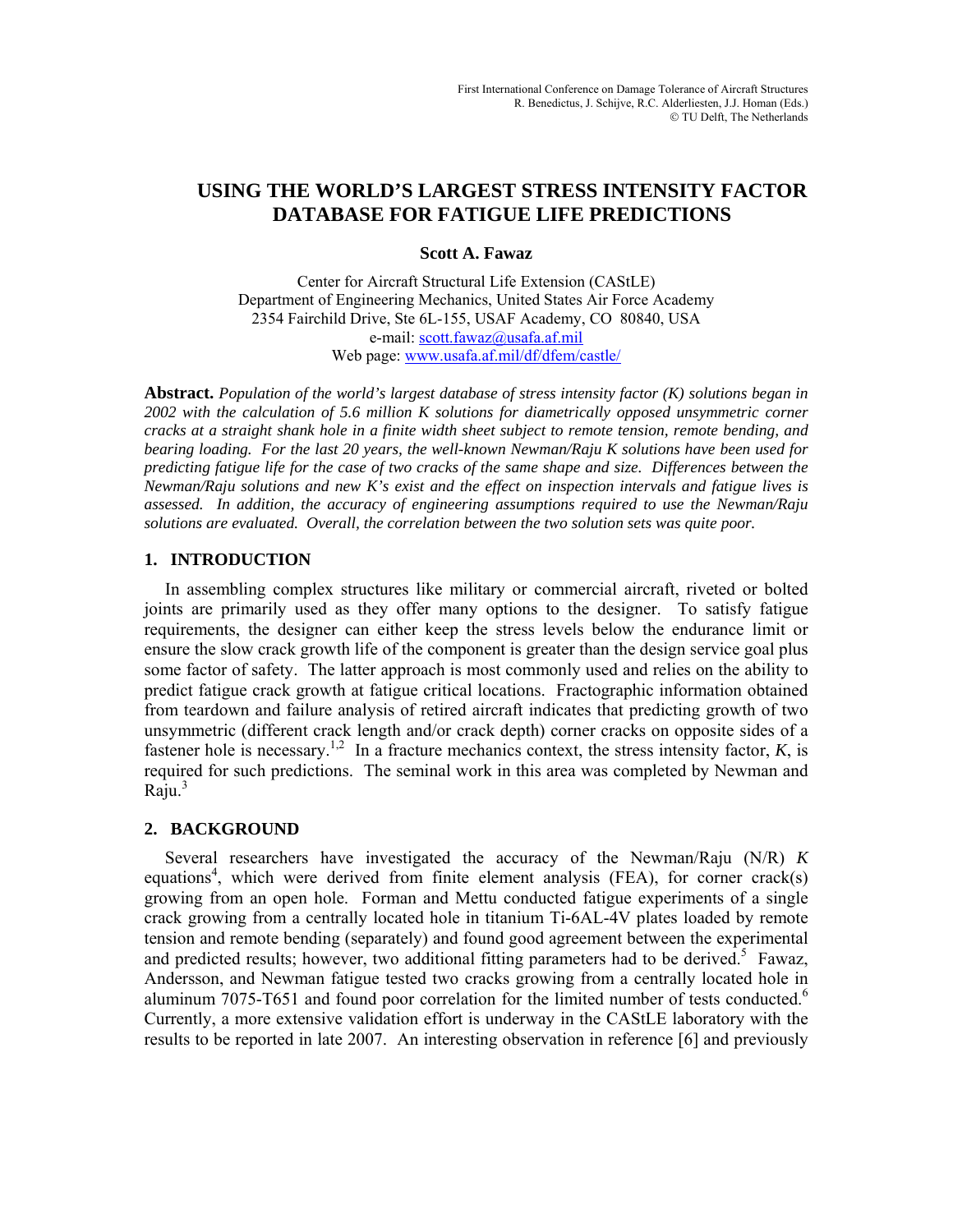in references [7] and [8] was that two corner cracks at a hole rarely propagate in equal increments and therefore are only symmetric at the beginning of the fatigue test. In a purely analytical investigation, Bakuckas compared the N/R solutions to those obtained from the equivalent domain integral method, semi-empirical equations, finite element alternating method, boundary element method, crack opening displacement method, and weight function method and found agreement within ±3%. Fawaz and Andersson, using the *hp*-version finite element method (FEM), found similar agreement for a very limited set of crack length to crack depth (*a/c*), crack depth to sheet thickness (*a/t*), and hole radius to sheet thickness (*r/t*) subject to remote tension. However, the *K* correlation was not as good for the following cases: bending loading, bearing loading, large  $a/t$  ( $> 0.8$ ), *K* at the crack depth, *a*, location, and  $K$  close to the intersection of the crack front and free surface.<sup>9</sup> With the difference in N/R and Fawaz/Andersson (F/A) *K* solutions well documented, the affect on inspection intervals and fatigue lives is investigated here.

#### **3. ANALYTICAL INVESTIGATION**

The fatigue life  $(N_f)$ , continuing damage analysis, initial inspection, and recurring inspection interval are the metrics used to assess the significance of the differences between the N/R and F/A *K* solutions. The global geometry is depicted in Figure 1. The geometric parameters are chosen to represent two different aircraft design challenges; a transport aircraft fuselage lap splice joint (thin skin) and a lower wing skin (thick skin). Of course, the analysis parameter space is in terms of non-dimensional quantities,  $a_1/c_1$ ,  $a_2/c_2$ ,  $a_i/t$ , and  $r/t$  thus the results are generally applicable. For the lap joint, the geometric quantities in millimeters are *W* = 29, *t* = 1.6, *r* = 2.4 and for the wing skin *W* = 115, *t* = 6.35, *r* = 9.5. Four different load spectra are used constant amplitude (CA), Fighter Aircraft Loading STAndard For Fatigue evaluation (FALSTAFF), Transport WIng STandard (TWIST), and marker. The CA spectrum was chosen to represent transport aircraft fuselage hoop stress. FALSTAFF and TWIST are standardized spectra commonly used to assess the performance of prediction models. The marker spectrum is often used in laboratory experiments to create marker bands on the fracture surface. To assess the sensitivity of the life predictions to applied loading, both remote tension and bending are applied simultaneously. The tension stress ratio (*TSR*) is the remote tension stress normalized by a reference stress and similarly, the bending stress ratio (*BSR*) is the remote bending stress normalized by a reference stress. Typically, the reference stress is the remote tension stress and this convention is adopted here. For all analyses,  $TSR = 1.0$  and  $BSR = 0.4$ . Two different maximum spectra stress, 69 and 124 MPa, were used to determine the sensitivity of the predictions to stress level. The stress levels used here represent the upper and lower bounds of transport aircraft fuselage hoop stress. To avoid variability in models that predict load sequence effects, neither crack retardation nor crack closure models were used. All analyses use 2024-T3 material and mechanical properties available in AFGROW.10

The results of the fatigue life predictions comparing the N/R and F/A *K* solutions are in the form,  $e_0 = (N_{f_{N/R}} - N_{f_{F/A}})/N_{f_{F/A}}$ . Fatigue lives of large cracks,  $a_1 = c_1 = a_2 = c_2 = 1.27$ mm, and small cracks,  $a_1 = c_1 = a_2 = c_2 = 0.32$  mm for a thin skin are shown in Figure 2 and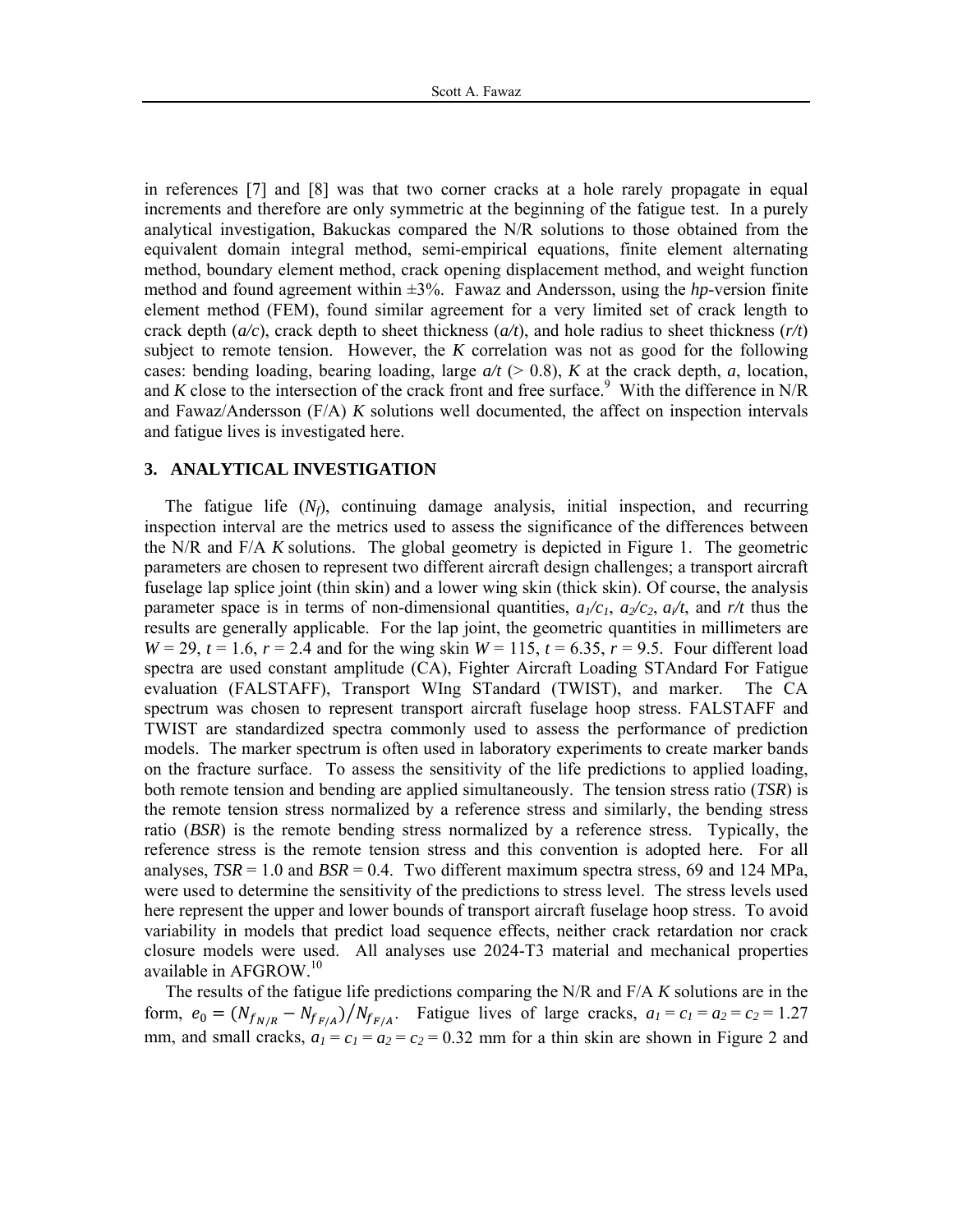Figure 3; respectively. The former is the required damage tolerance flaw size as prescribed by JSSG  $2006<sup>11</sup>$  and the latter is used in durability analyses. Figure 4 shows the results of a damage tolerant flaw in a thick skin. In addition, both the single corner crack at a hole and symmetric corner cracks at a hole are analyzed.

In the USAF fleet, the aircraft structural integrity engineers follow the initial flaw assumption and continuing damage requirements as outlined in reference [11]. To give context to the differences in the life predictions obtained from the N/R and F/A *K* solutions, the geometry considered here, in JSSG 2006 terms, is one of the following; slow crack growth, fail-safe primary element, or fail-safe adjacent structure. With these assumptions, the initial flaw size,  $a_i$ , is 1.27 mm and the continuing damage size 0.127 mm +  $\Delta a$ . The initial flaw size is rather straight forward; however, how to determine *∆a* requires some explanation. To calculate *∆a*, phase I of the analysis is to propagate a single corner crack from *ai* to failure. What constitutes "failure" is determined by the analyst but is most commonly the crack growing to the next fastener hole or part edge, also known as the remaining ligament. This approach is not used here since in doing so additional *K* solutions are required which could make assessing the difference between the N/R and F/A solutions more difficult. For all analyses here, failure is defined as a corner crack growing through 99% of the sheet thickness  $(a/t = 99\%)$ . Since the F/A K solutions include very deep cracks,  $a/t = 95\%$ , letting the analysis proceed to  $a/t = 99\%$  will ensure the  $a/t = 95\%$  results are used. With the phase I analysis complete, the number of cycles,  $N_{phaseI}$ , from  $a_i$  to failure is known. Phase II of the analysis is to determine *∆a*. Similarly, a single corner crack of 0.127 mm (known as the continuing damage flaw size,  $a_{cd}$ ; note  $a_{cd} \neq a_i$ ) is propagated only to the number of cycles determined in phase I,  $N_{phaseI}$ . The resulting crack length at  $N_{phaseI}$  is  $\Delta a$ . The continuing damage methodology outlined above was developed since *K* solutions for unsymmetric corner cracks at a hole have not been available in any life prediction code until  $2005$ .<sup>11</sup> Now that these new solutions are available, the continuing damage scenario can be analyzed explicitly.

For the continuing damage scenario as outlined above, the results of predictions using the N/R and F/A *K* solutions is assessed in two parts. Part one,  $N_{phaseI}$  is calculated using the N/R solutions, phase I above, and is compared to the number of cycles, *N1*, using the F/A *K* solutions to propagate  $a_1 = c_1 = 1.27$  mm  $(a_2 = c_2 = 0.127$  mm) to failure. The metric  $e_1 = (N_{phaseI} - N_1)/N_1$  is used. The results of the phase I fatigue life comparisons are shown in Figure 5 and Figure 6. Part two, the *∆a* for the N/R and F/A solutions are compared in Figure 7 and Figure 8 using the metric  $e_2 = (\Delta a_{N/R} - \Delta a_{F/A})/\Delta a_{F/A}$ . For simplicity,  $\Delta a$ is used generically and represents the growth of the continuing damage crack, *acd*, for both the crack length, *c*, and crack depth, *a*, directions.

The last method used to assess the predictions using the N/R and F/A *K* solutions is the affect on the initial (*I*) and recurring (*H*) inspection intervals. These two inspection intervals can be easily calculated using  $I = (N_{a_{critical}} - N_{a_{ASIP}})/2$  and  $H = (N_{a_{critical}} - N_{a_{NDI}})/2$ . Where  $N_{a_{critical}}$  is the number of cycles to reach the critical crack size,  $N_{a_{ASIP}}$  is the number of cycles to reach the initial flaw size  $(a_{ASIP})$ , and  $N_{a_{NDI}}$  is the number of cycles when the crack can be detected by non-destructive inspection (NDI) techniques. In all analyses conducted in this effort,  $N_{a_{ASIP}} = 0$ ; thus  $I = N_{a_{critical}}/2$ ; thus, Figure 2 - Figure 4 can be used to assess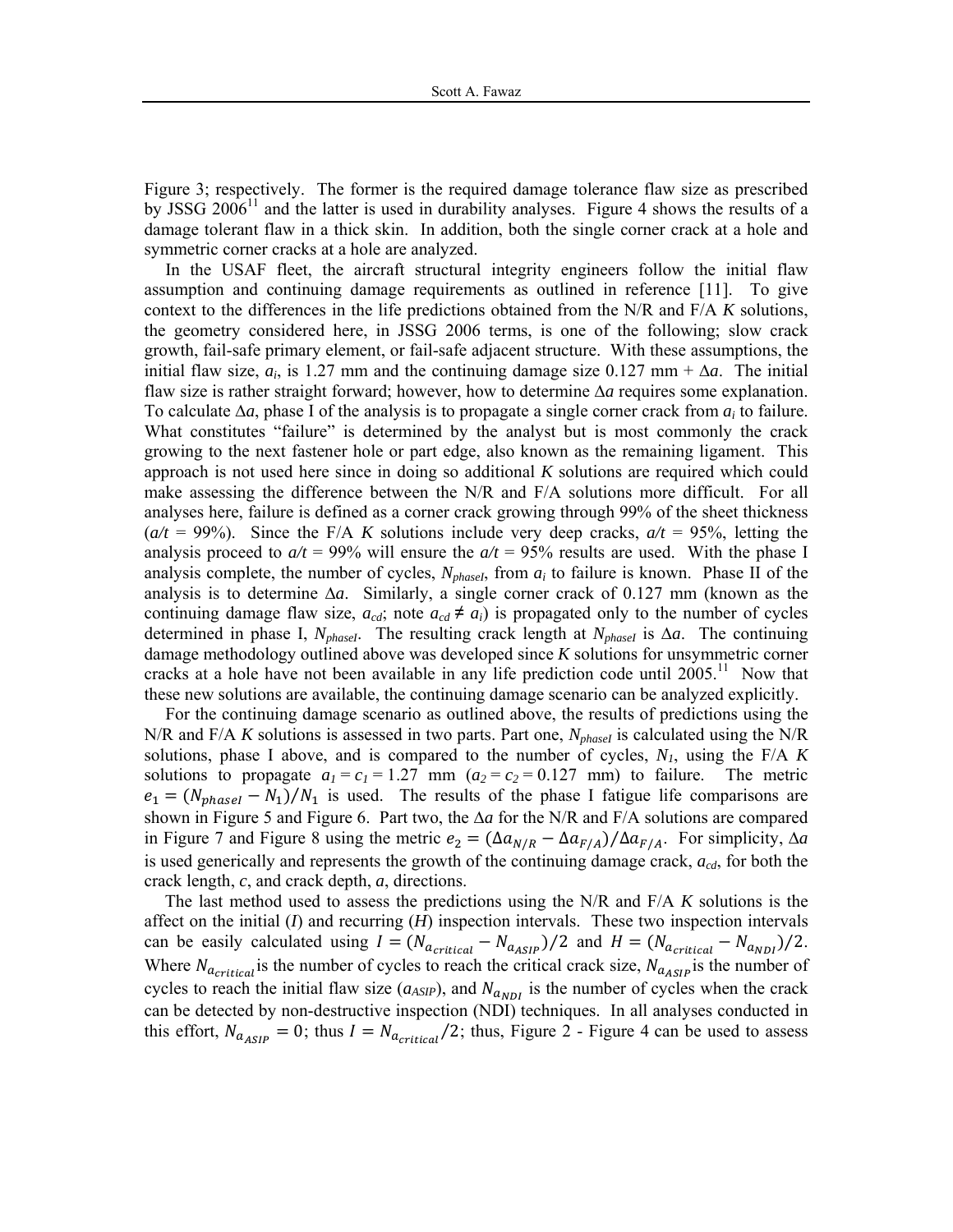the effect on *I*. A common inspection technique for fastener holes is bolt hole eddy current (BHEC) which requires the removal of the fastener. The detectable crack size for BHEC is 1.27 mm  $(a_{NDI})$  with 90% probability of finding the crack with 95% confidence.<sup>12</sup> Since  $a_{ASIP} = a_{NDI} = 1.27$  mm and  $N_{a_{ASIP}} = N_{a_{NDI}} = 0$ , the initial inspection and recurring inspection interval are equal,  $I = H = N_{\alpha_{critical}}/2$ .

#### **4. DISCUSSION**

The results of all the analyses are discussed in the three sections below. Each of the metrics is in terms of  $e_0$ ,  $e_1$ , and  $e_2$  which are relative percent differences between the results produced by the N/R and F/A *K* solutions as defined in section 3.

## **4.1. FATIGUE LIFE**

The assessment of the fatigue lives is determined from the data presented in Figure 2 - Figure 4. For the thin skin small single crack case in Figure 2, the N/R solutions on average yield a fatigue life 39% longer than the F/A solutions. The difference is much larger for the thin skin large single crack case, Figure 3, where the N/R results are 174% larger than the F/A results. The thick skin single damage tolerant flaw, Figure 4, the difference is 42% which is quite similar to the results in Figure 2. The trends are the same for the double crack case, again in Figure 2 - Figure 4, where the N/R results are larger by 27%, 130%, 29%; respectively. For the double crack case, the differences are attributed to the known difference in the *K* solutions.<sup>6,9</sup> The N/R solutions were developed for  $0.2 \le a/t \le 0.8$ . For the small crack results where *a/t* starts at 0.2, the small difference in the two sets of *K* solutions for remote tension loading is evident. However, for the large crack results,  $a/t \ge 0.8$ , the extrapolation error for the N/R solutions is quite large. For both the small and large cracks, the single crack results show larger differences between the two sets of solutions. In addition to the source of the difference for the double crack case, the single crack case also shows the error in using the Shah correction factor.<sup>13</sup> Shah developed a correction factor to convert  $K$ solutions derived for two symmetric cracks to a *K* solution for a single crack. Errors in the Shah correction factor were also reported in reference [9]. In comparing Figure 2 and Figure 4, the non-dimensional crack geometry is the same but the difference is slightly larger for the latter which is due to the overall higher fatigue life and the corresponding error that accumulates over the larger number of cycles.

For the small cracks, no systemic trends amongst the various fatigue spectra and maximum stress levels are apparent. However, for the single and double large cracks, the difference in solutions is largest for the CA and marker spectra at the low maximum stress level. A possible reason for this behavior is that at the low maximum stress level, the crack growth is slow and more cycles are applied to the crack where the difference in the *K* solutions is largest.

# **4.2. CONTINUING DAMAGE SCENARIO**

The continuing damage scenario is assessed using the results in Figure 5 - Figure 8. In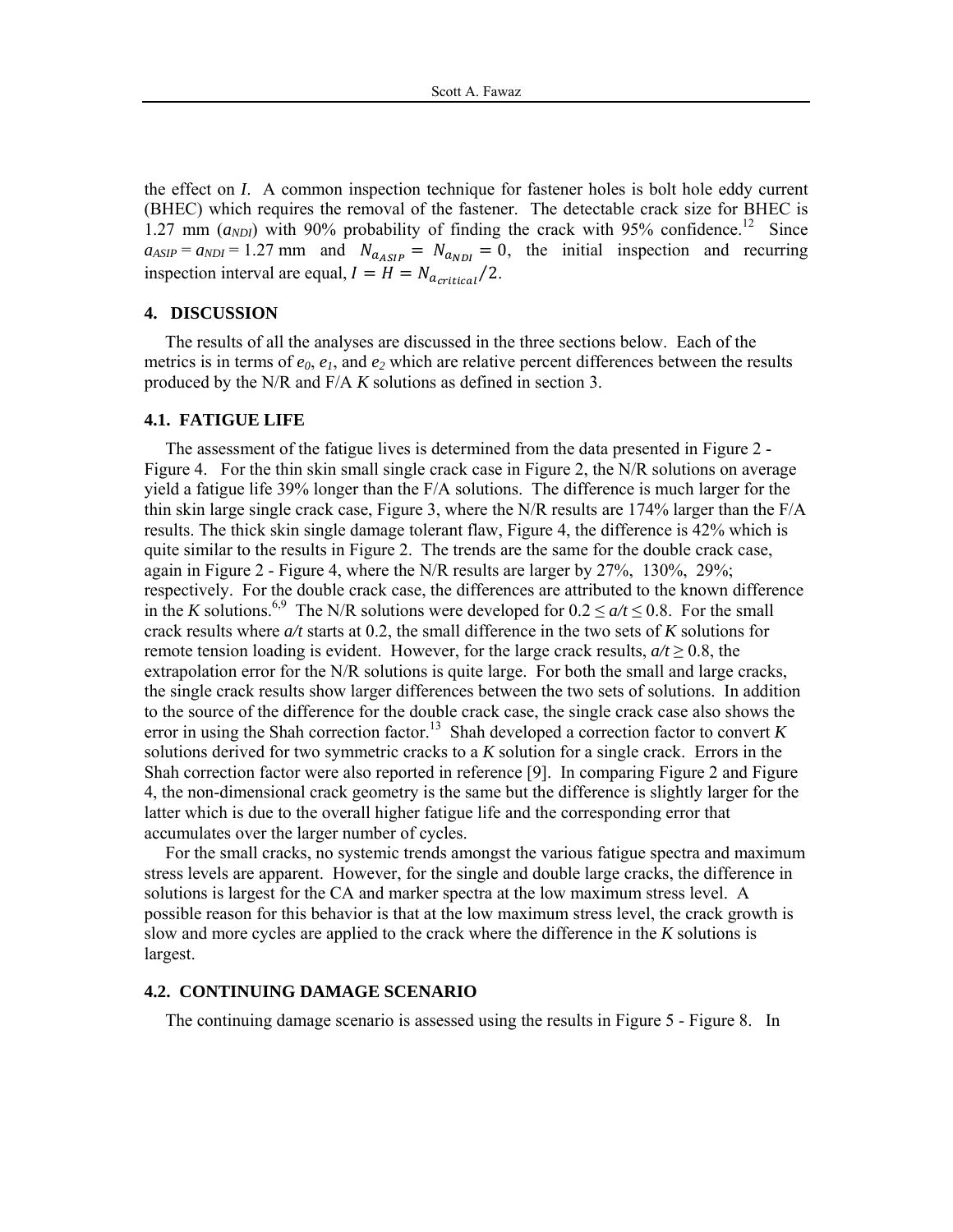Figure 5 and Figure 6, the number of fatigue cycles in phase I is compared. Again, the differences in the fatigue life results, 42% and 219% on average for the thin and thick skin; respectively, is attributed to two phenomena; one, the inherent differences in *K*'s calculated using the *hp*-version FEM (F/A solutions) and the *h*-version FEM (N/R with one order of magnitude less degrees of freedom in the FEM); two, the shortcomings of the continuing damage scenario methodology as outlined in section 3. The differences are largest at the lowest CA and marker spectra maximum stress levels for the same reason discussed in section 4.1. For the standard fatigue spectra, FASTAFF and TWIST, no significant differences are evident. A special beta version of the crack growth code AFGROW**<sup>10</sup>** was used for all predictions and a trivial bug, which was fixed after this paper was submitted, was discovered which affected the standard stress spectra analyses in Figure 6 - Figure 8. Thus, if a particular result is omitted, it was affected by the bug.

In Figure 7 and Figure 8, the effect on the phase II crack length, ∆a, is evaluated. Except for the low maximum stress level of the FALSTAFF analysis, the N/R *K* solutions predict a longer crack length than that predicted by the F/A *K* solutions. This result is not unexpected in view of the data in Figure 5 and Figure 6. Cracks propagated with the N/R *K* solutions grow longer in phase I; therefore their size must also be larger in phase II.

## **4.3. INSPECTION INTERVALS**

The initial inspection and the recurring inspection interval are the same,  $I = H = N_{\text{acritical}}/2$ . For all the cracking scenarios, spectra, and maximum stress levels results presented in Figure 2 - Figure 4, the N/R *K* solutions produce non-conservative initial inspections and recurring inspection intervals as compared to the F/A solutions. In other words, the initial inspection is not occurring early enough in the aircraft life and the recurring inspections are not occurring as often as required. These results are consistent with the *K* solution validation reported in reference [6].

## **5. CONCLUSION**

In this analytical investigation, fatigue life predictions were made using the Newman/Raju and Fawaz/Andersson stress intensity factor solutions as implemented in the USAF life prediction code, AFGROW. The differences were assessed in terms of fatigue life and crack length. For the fatigue life predictions, differences (20 - 270%) were found for all scenarios considered with the most significant differences for the thin skin geometry. Shortcomings in the Shah correction factor (8 - 50%) and the JSSG 2006 continuing damage scenario (38 - 350%) were also discovered. For the crack length predictions in the continuing damage scenario, the low stress level FALSTAFF results showed perfect correlation; whereas the other spectra and stress levels showed differences as large as 47%. The underlying cause of the differences is that the Newman/Raju solutions in general under-predict *K* which confirms the conclusions presented in reference [6] and [9]. Furthermore, under-predicting *K* leads to over-predicting fatigue life which is *non-conservative* in terms of flight safety. With the new Fawaz/Andersson solutions now available, more accurate fatigue life predictions of unsymmetric corner cracks at a hole subject to tension, bending and bearing loading are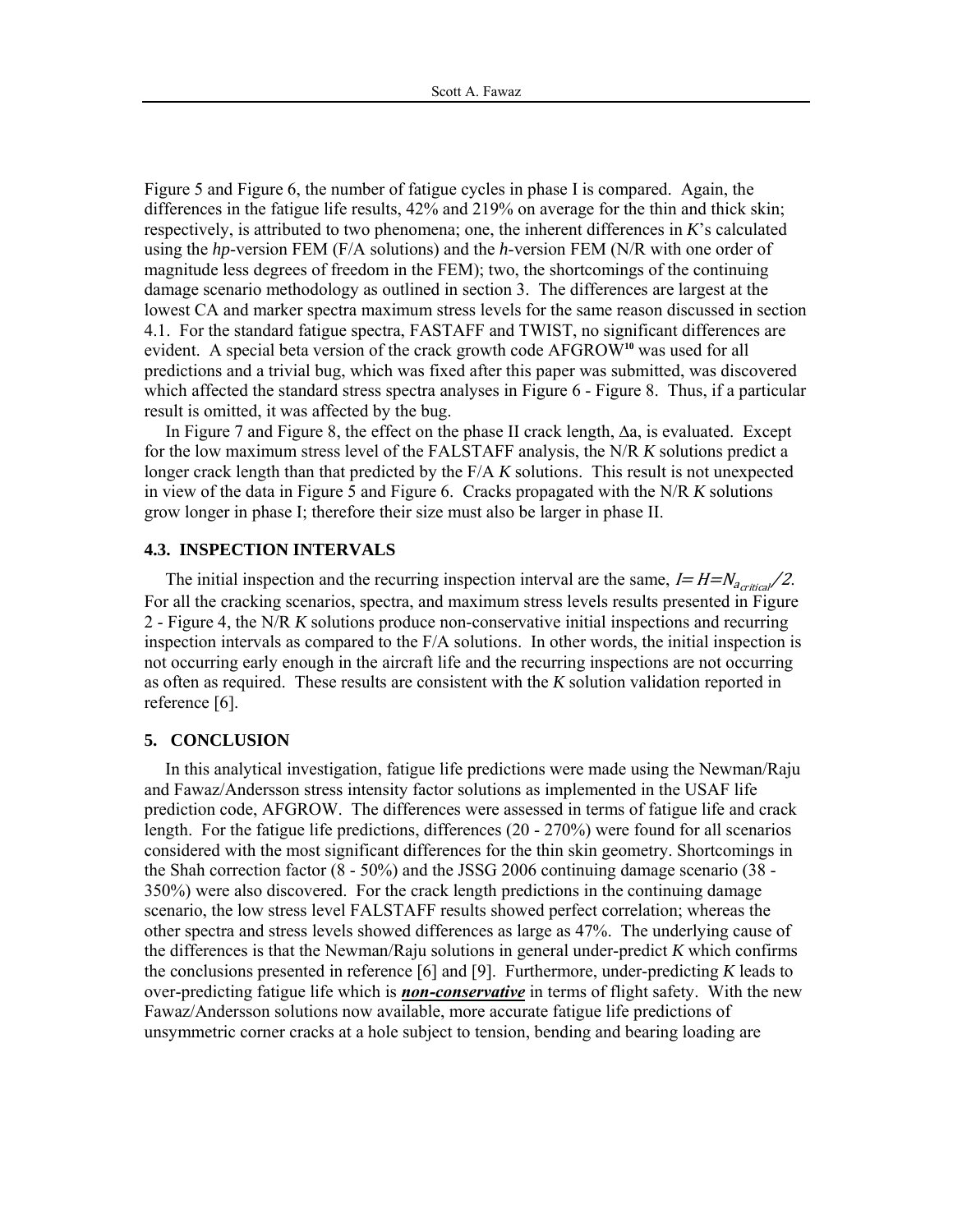

possible.

**Figure 1 Global geometry used for all analyses** 



**Figure 2 Comparison of small crack analyses in a thin skin for single/double corner cracks, four fatigue spectra, and two maximum stress levels**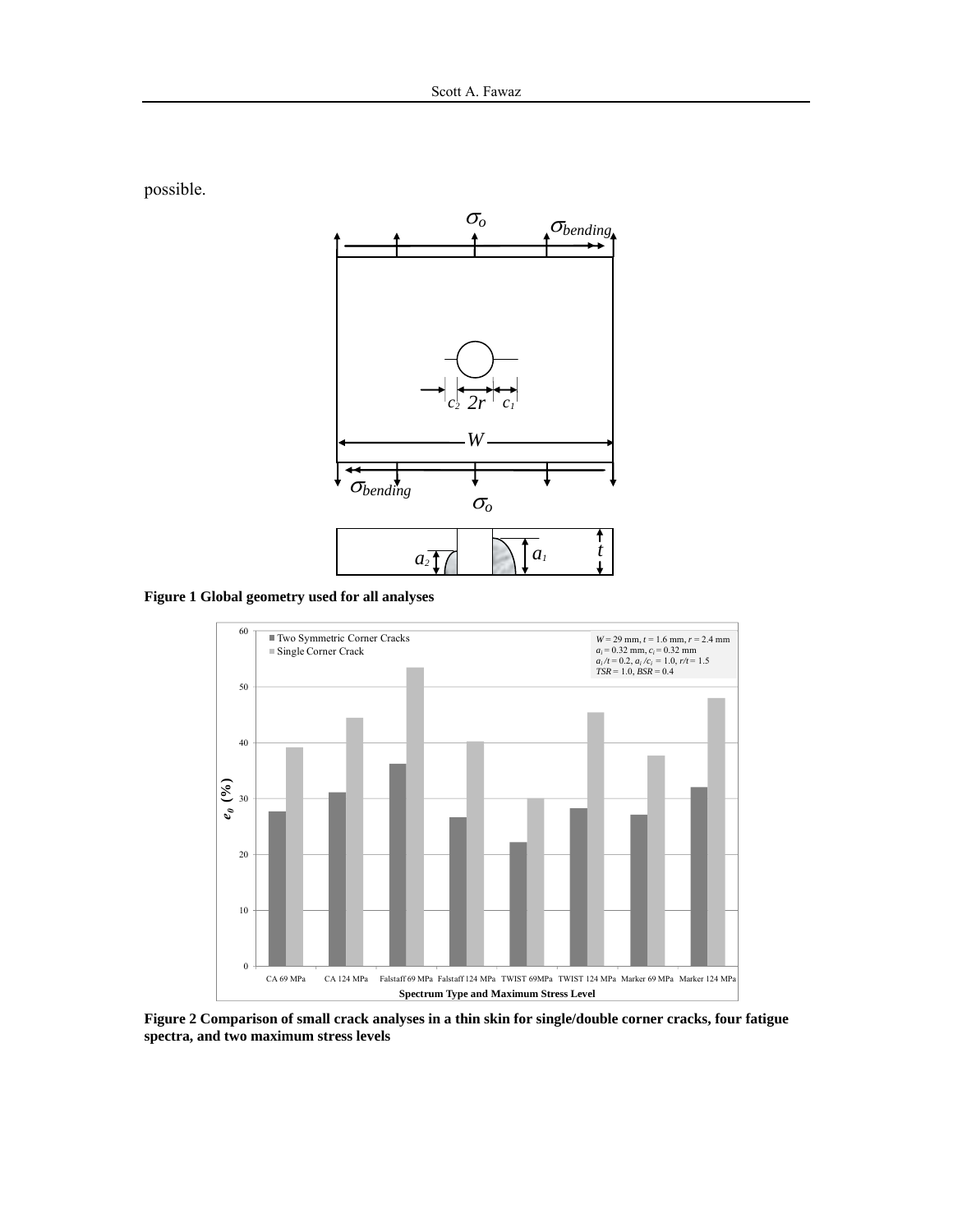

**Figure 3 Comparison of large crack analyses in a thin skin for single/double corner cracks, four fatigue spectra, and two maximum stress levels** 



**Figure 4 Comparison of a damage tolerant flaw analyses in a thick skin for single/double corner cracks, four fatigue spectra, and two maximum stress levels**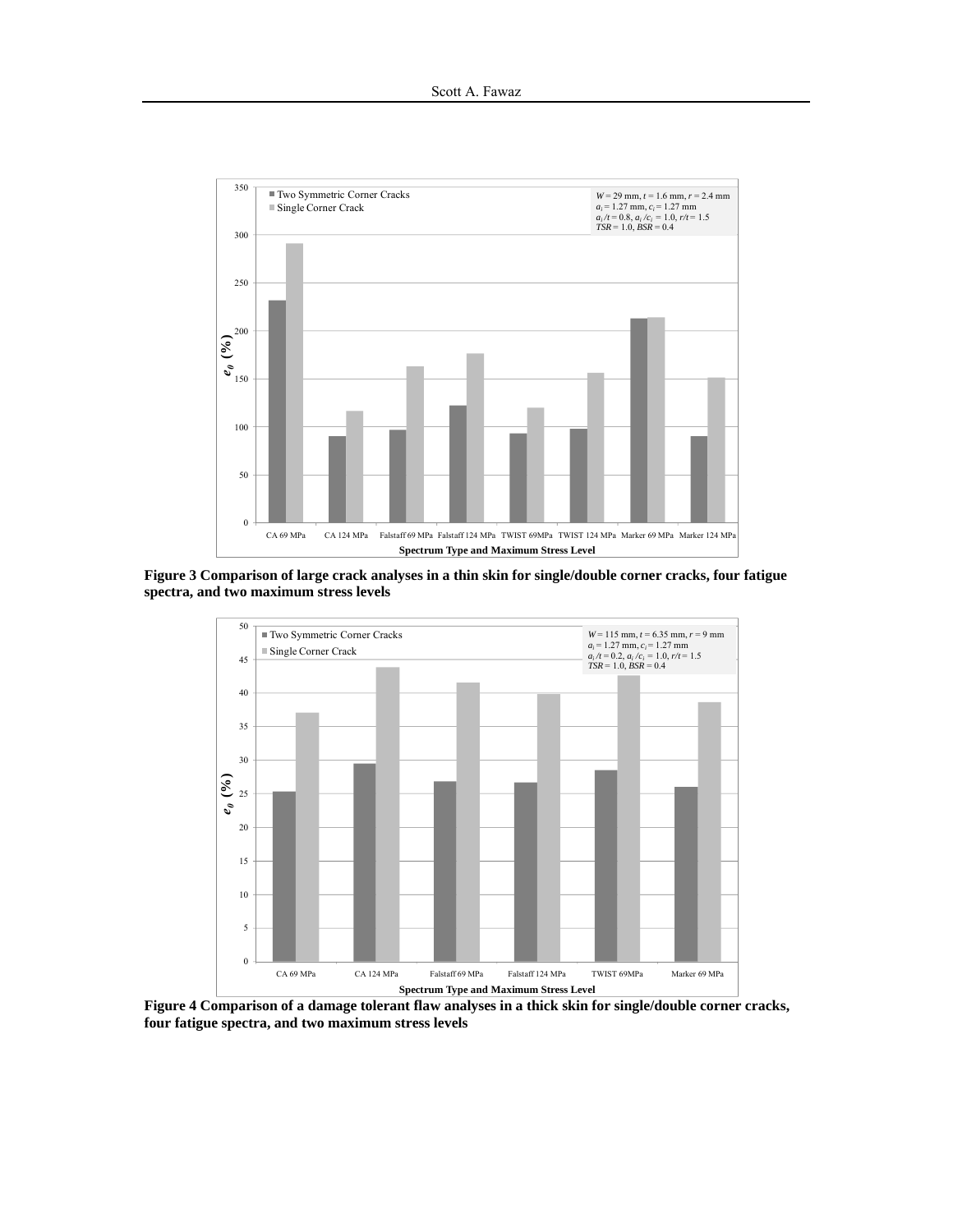

**Figure 5 Comparison of continuing damage scenario analyses for a damage tolerant flaw in a thin skin** 



**Figure 6 Comparison of continuing damage scenario analyses for a damage tolerant flaw in a thick skin**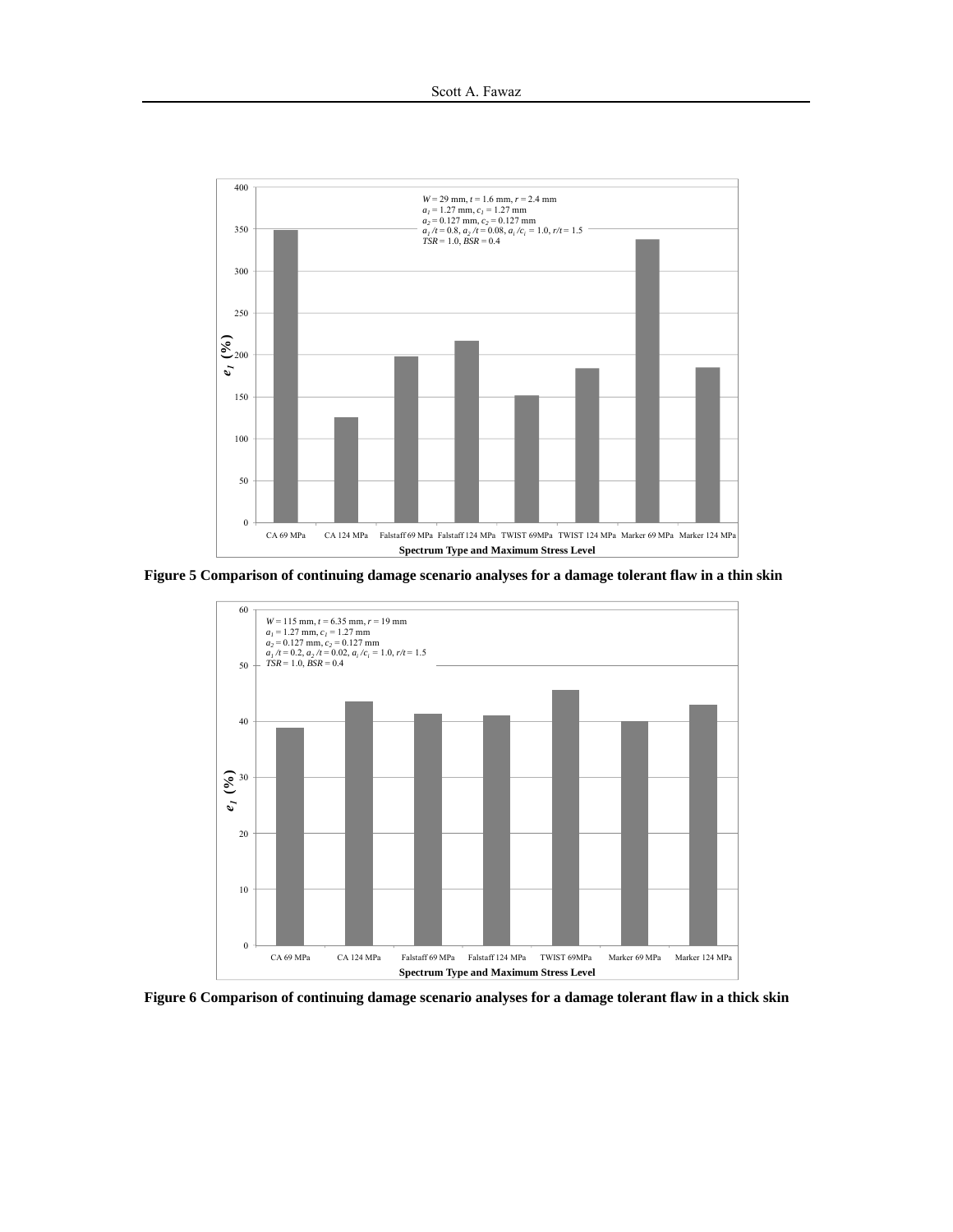

**Figure 7 Comparison of** *∆a* **for the continuing damage scenario analyses in a thin skin** 



**Figure 8 Comparison of** *∆a* **for the continuing damage scenario analyses in a thick skin**